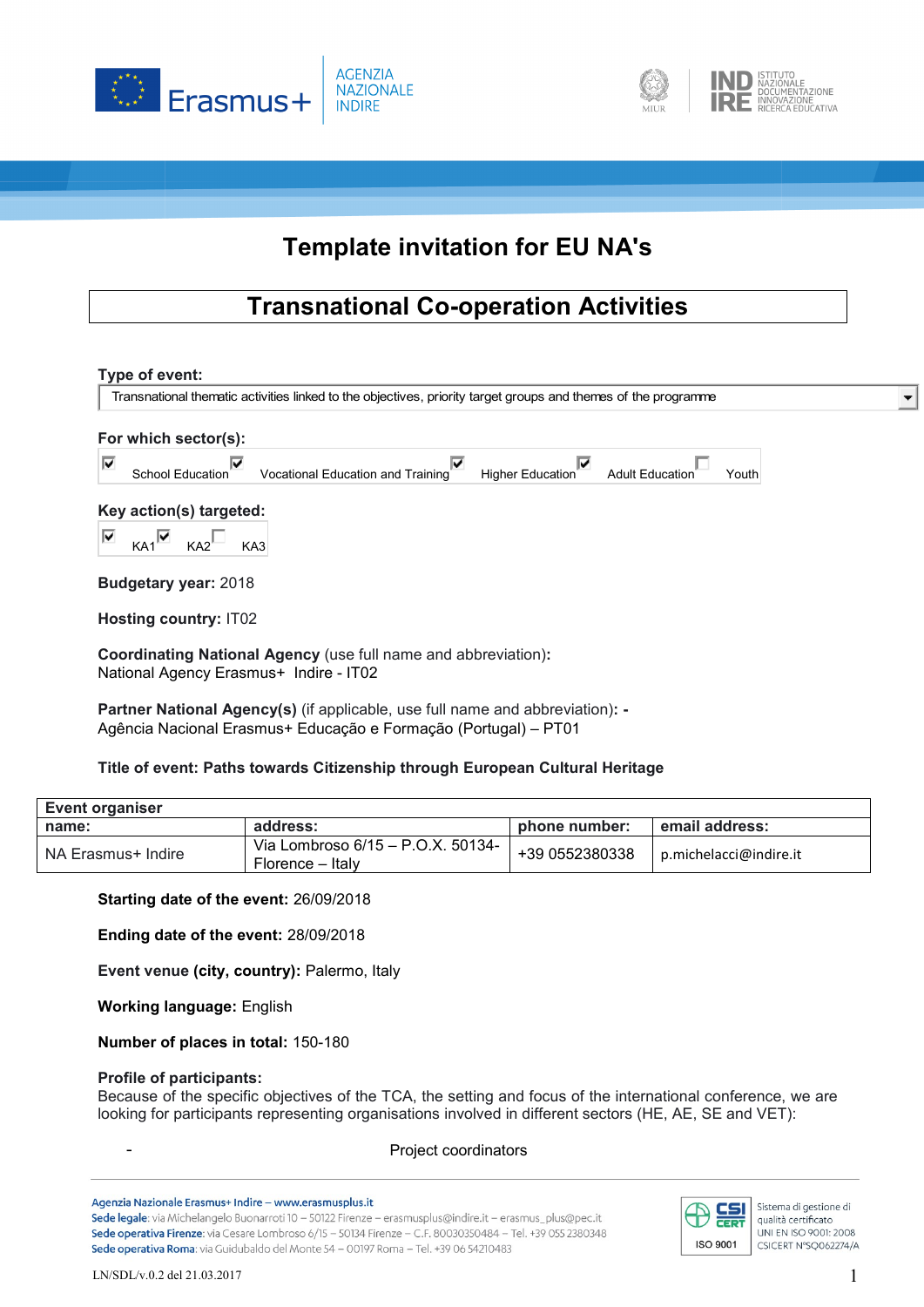





Management / school leaders Policy makers

## **Themes and goals of the event:**

"2018 is the European year for Cultural heritage, and the Italian and Portoguese NA want to organize this *international conference to enable people to come closer to and more involved with their cultural heritage. Cultural heritage shapes our identities and everyday lives.* Cultural heritage has a universal value for us as individuals, communities and societies. It is important to preserve and pass on to future generations. You may think of heritage as being 'from the past' or static, but it actually evolves though our engagement with it. What is more, our heritage has a big role to play in *building the future of Europe."*

- 1. Cultural heritage and European Citizenships- strengthening European Identity.
- 2. Education and Culture to fight radicalism.
- 3. Heritage for all (heritage belongs to all, digital tools to broaden the access to cultural material)
- 4. The role of the Mediterranean cultural area as a bridge to other cultures.

## **Expected results:**

- Setting up future partnerships
- Raising cultural awareness among different stakeholders/beneficiaries
- Increasing international dimension of Education and Training

## **Programme of event:**

Wednesday 26 September 2018 (evening, starting at 4PM)

- Registration / check-in
- Showcasing of best practices
- Exhibition/market place
- **Dinner**

## Thursday 27 September 2018 (entire day)

- Breakfast
- Conference with presentation of good practices and keynote speeches
- **Lunch**
- **Discussion**
- Concert of Erasmus Orchestra
- Gala dinner -

## Friday 28 September 2018

**Departure** 

## **Registration:**

Registration will be made available on the website as soon as participants have been selected by their NA.

## **Event's webpage:**

(available soon)

Agenzia Nazionale Erasmus+ Indire - www.erasmusplus.it

Sede legale: via Michelangelo Buonarroti 10 - 50122 Firenze - erasmusplus@indire.it - erasmus\_plus@pec.it Sede operativa Firenze: via Cesare Lombroso 6/15 - 50134 Firenze - C.F. 80030350484 - Tel. +39 055 2380348 Sede operativa Roma: via Guidubaldo del Monte 54 - 00197 Roma - Tel. +39 06 54210483